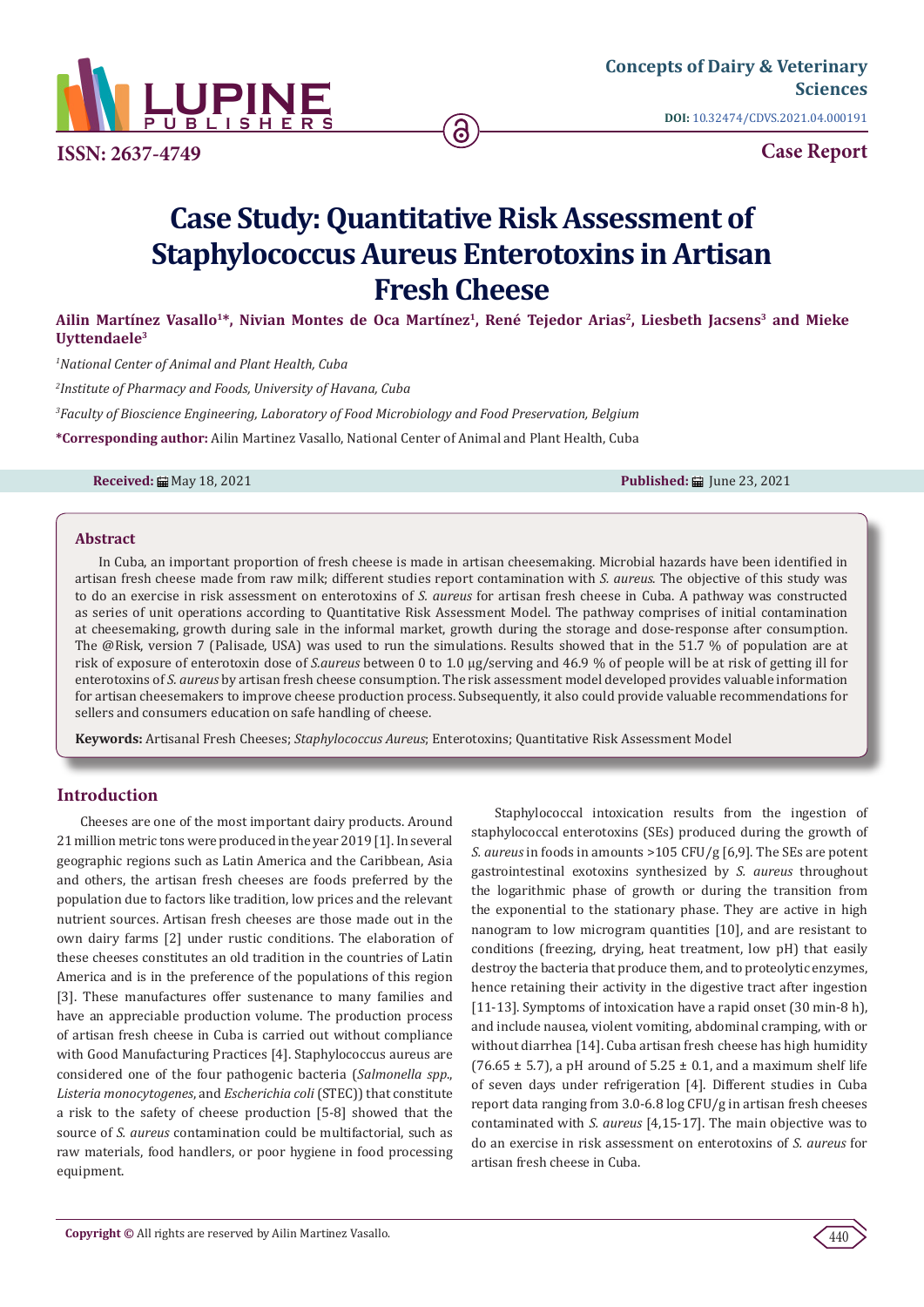### **Materials and Methods**

#### **General Description of the Risk Assessment Model**

In this study, the hazard was identified as *staphylococcal enterotoxins* (SE). The toxin dose considered in this study was between 20-100 ng, according to the study of [18]. For toxigenic microorganism's dose-response relations are that of a chemical toxin according to threshold model [19]. Threshold levels for enterotoxin of 20 or 100 ng per serving have been used; the levels are based on outbreak [17,20]. Threshold levels expressed as the number of *S. aureus* of 5 to 8 log CFU per g have been used [21]. Exposure assessment and risk characterization for this study were conducting using a modular process model. Initial contamination at cheesemaking process (Node 1), growth during the sale in the informal market (Node 2), growth during storage at home of consumers (Node 3) and the dose-response after consumption (Node 4) was assessed.

#### **Exposure Assessment**

**Prevalence and initial concentration of** *Staphylococcus aureus* **in Cuban artisanal fresh cheese (Node 1):** The initial concentration at cheesemaking process are contributed by the level of Staphylococcus aureus contamination and it prevalence in artisanal fresh cheese. A specific study in 95 artisanal fresh cheese samples, reported the entire samples positive, above the theoretical detection limit of the analytical method, 100 CFU/g [17]. For this risk assessment, all the analysed (N=95) and of positive samples (X=95) were used in a Beta distribution to describe the uncertainty about the prevalence of *S. aureus* in artisanal fresh cheese (Table 1). The percentage of enterotoxigenic strains among the *S. aureus* isolated from food sample is variable, ranging from 8 to 73 %, and it is dependent on the food, geographical location and methodology for detection [11,22,23]. Proportion of enterotoxigenic Staphylococcus aureus was determined by Risk Perk distribution, using 25% as minimum, 52.6% as most likely and 73% as maximum according to. The prevalence of enterotoxigenic *S. aureus* was calculated (Table

1). Data from results of counts of Staphylococcus aureus in 95 samples of artisan fresh cheese were used for the best distribution fitting using @Risk software to estimate the concentration of *S. aureus* in artisan fresh cheese in Cuba (Figure 1).

### **Growth of Staphylococcus aureus during the sale in the informal market (Node 2)**

The ambient temperature in Cuba was assumed to influence the growth of *S. aureus* during the sale of artisan fresh cheese in the informal market. Thus, the daily minimum and maximum temperatures in Cuba are 21 and  $30^{\circ}$ C, respectively [24]. The model used to predict the minimum and maximum increase in number of *S. aureus* during the sale as a function of temperature and time in artisanal fresh cheese was Combined Database for Predictive Microbiology (ComBase) [25], is managed by the Institute of Food Research in the United Kingdom, the USDA Agricultural Research Service in the United States, and the University of Tasmania Food Safety Centre in Australia [25]. The physiological state is a dimension less number between 0 and 1, expressing the physical suitability of the cells to their environment-when it is 0, growth will not occur (infinite lag-phase), when it is 1, growth will start immediately, without lag-phase. The lag-phase is the transition period during which microbial cells adjust to the environment before exponential growth starts [26]. The physiological state does not affect the growth rate, but affects the lag-phase time (in hours) [27].

The logarithmic concentration per hour was calculated using static conditions for minimum temperature (21°C) and minimum time (2h) and for maximum temperature (30 $^{\circ}$ C) and maximum time (72h). The initial level was five, physiological state= 1.3x10- 2, aw= 0.96 and pH= 5.2. The minimum increase in number of *S. aureus* during the sale was 0.2 log CFU/g and the maximum 3.09 log CFU/g (Figure 1). The increase in number of cells of *S. aureus* during the sale with variability was calculated using a Risk Uniform distribution.



**Figure 1:** Fitting distribution for results of counts of *Staphylococcus aureus* in 95 samples of artisan fresh cheese.

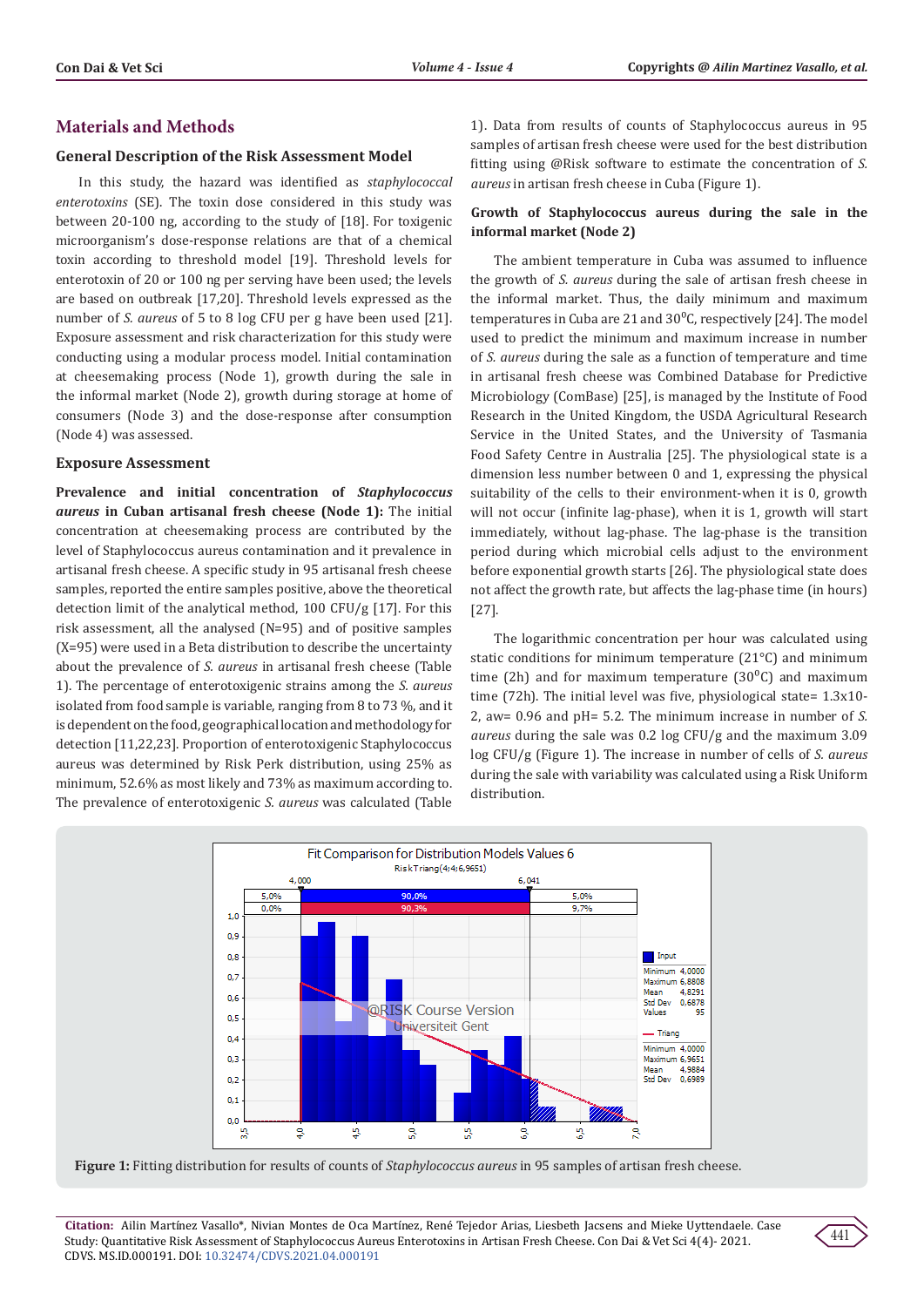### **Growth of** *Staphylococcus aureus* **during the storage at home (Node 3)**

*S. aureus* growth was simulated at the point of storage (t) in a domestic refrigerator between 24 to 168 hours. For this risk assessment was assumed the daily minimum and maximum domestic refrigerator temperatures between 10 and 14°C [28]. As in the previous node, Combase was used to predict the logarithmic

concentration per hour, using static conditions for minimum temperature (10  $^{\circ}$ C) and minimum time (24 h) and for maximum temperature (14 °C) and maximum time (168 h). The initial level was seven, physiological state=  $1.3x10-2$ , aw = 0.96 and pH= 5.2. The minimum increase in number of *S. aureus* during the sale was 0.024 log CFU/g and the maximum 1.09 log CFU/g (Figure 2). The increase in number of cells of *S. aureus* during the sale with variability was calculated using a Risk Uniform distribution.



**Figure 2:** Fitting distribution for results of counts of *Staphylococcus aureus* in 95 samples of artisan fresh cheese.

#### **Dose-response after consumption (Node 4)**

The variable enterotoxin of *S. aureus* (SE) (Tox), as ng/g, is given by the equation:

Tox =10^Ptox\*(0.9300751\*cell number (log CFU/g)-6.662092) (1)

obtained [20] using a constant relation between toxin production and cell numbers (log CFU/ml) by the growth data reported [18] in milk products. This equation was applied to the model when the contamination level was > 5 log CFU/g, minimum bacterial concentration for enterotoxin production (FDA, 2012).

Data of serving size was according to the Institute of Nutrition, Epidemiology and Microbiology in Cuba, (50 g as minimum, 100 as most likely and 150 as maximum), Risk Pert distribution was utilized. For this risk assessment uniform distribution was used for the dose-response assessment with a minimum value of 20 ng and a maximum value of 100 ng of SE, according to Soejima et al., [18]. The exposure per serving was calculated by multiplication between the doses of enterotoxins at the time of consumption per serving size. The risk of illness per serving was obtained by dividing the exposure per serving by the dose-response. Table 1 summarizes the formulas used to estimate the exposure and the risk with the variables and conditions assumed in this study.

| Table 1: Detail overview of quantitative risk assessment model and its assumptions. |  |
|-------------------------------------------------------------------------------------|--|
|-------------------------------------------------------------------------------------|--|

| <b>Cell</b>                 | Vari-<br>ables | <b>Description</b>                                         | <b>Distribution Models Values</b> | <b>Units</b>  | <b>Sources</b>   |  |  |
|-----------------------------|----------------|------------------------------------------------------------|-----------------------------------|---------------|------------------|--|--|
| <b>Cheesemaking Process</b> |                |                                                            |                                   |               |                  |  |  |
| D <sub>3</sub>              | N              | Number of samples                                          | 95                                | no units      | Martínez, 2020   |  |  |
| D <sub>4</sub>              | X              | Number of positive samples                                 | 95                                | no units      | Martínez. 2020   |  |  |
| D <sub>5</sub>              | Pt             | Prevalence of total S, aureus in<br>artisanal fresh cheese | $RiskBeta(D4+1;D3-D4+1)$          | no units      | Calculated       |  |  |
| D <sub>6</sub>              | Pen            | Proportion of enterotoxigenic S.<br>aureus                 | RiskPert(0,25;0,526;0,73)         | $\frac{0}{0}$ | Kim et al., 2009 |  |  |
| D7                          | Pent           | Prevalence of enterotoxigenic S.<br>aureus                 | $D6*D5$                           |               | Calculated       |  |  |

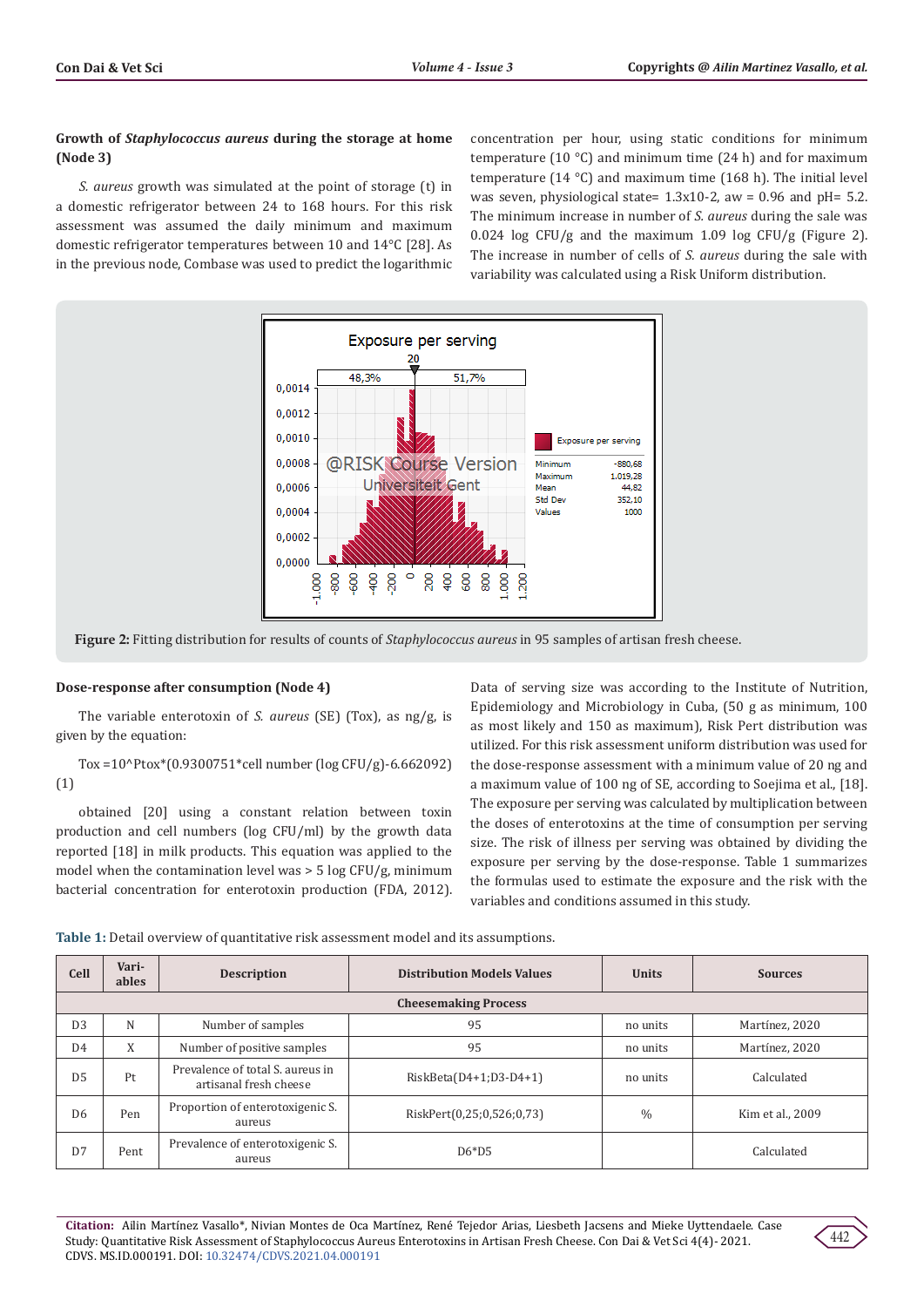| D <sub>8</sub>         | Cch                         | Concentration of S. aureus in<br>artisanal fresh cheese                         | RiskTriang(4;4;6,9651;RiskName("Distribu-<br>tion Models Values 2")) | log CFU/g   | Calculated                                                                                                      |  |  |  |
|------------------------|-----------------------------|---------------------------------------------------------------------------------|----------------------------------------------------------------------|-------------|-----------------------------------------------------------------------------------------------------------------|--|--|--|
| D <sub>9</sub>         | C <sub>0</sub>              | Initial concentration of S. aureus<br>in artisanal fresh cheese                 | $IF(D7=0;0;D8)$                                                      | log CFU/g   | Oscar et al., 2004                                                                                              |  |  |  |
|                        | Sale in the Informal Market |                                                                                 |                                                                      |             |                                                                                                                 |  |  |  |
| D11                    | tsmin                       | Minimum time during the sale in<br>informal market                              | $\overline{2}$                                                       | h           | The minimun time of sold the<br>cheese in the informal maket<br>in Cuba 2 hours (opinion of<br>cheese sellers)  |  |  |  |
| D <sub>12</sub>        | tsmax                       | Maximum time during the sale in<br>Informal market                              | 72                                                                   | h           | The maximum time of sold the<br>cheese in the informal maket<br>in Cuba 72 hours (opinion of<br>cheese sellers) |  |  |  |
| D <sub>13</sub>        | Tsmin                       | Minimum temperature during<br>the sale                                          | 21                                                                   | $^{\circ}C$ | Minimum ambiental tempera-<br>ture in Cuba, 21 °C, (Meterolo-<br>gy Institute, 2016)                            |  |  |  |
| D14                    | Tsmax                       | Maximum temperature during<br>the sale                                          | 30                                                                   | $^{\circ}C$ | Maximum ambiental tempera-<br>ture in Cuba, 30 °C, (Meterolo-<br>gy Institute, 2016)                            |  |  |  |
| D <sub>15</sub>        | SImin                       | Minimun increase in number of<br>S. aureus during the sale                      | 0,2                                                                  | log CFU/g   | Calculated using Predictive<br>Microbiology (ComBase), aw=<br>$0,96$ and pH= $5,2$                              |  |  |  |
| D <sub>16</sub>        | SImax                       | Maximun increase in number of<br>S. aureus during the sale                      | 3,09                                                                 | log CFU/g   | Calculated using Predictive<br>Microbiology (ComBase), aw=<br>$0,96$ and $pH = 5,2$                             |  |  |  |
| D <sub>17</sub>        | Ins                         | Increase in number of cells of<br>S. aureus during the sale with<br>variability | Risk Uniform(D15;D16)                                                | log CFU/g   | Calculated                                                                                                      |  |  |  |
| D18                    | C <sub>1</sub>              | Concentration of S. aureus at end<br>of sale                                    | D9+D17                                                               | log CFU/g   | Calculated                                                                                                      |  |  |  |
| <b>Storage at Home</b> |                             |                                                                                 |                                                                      |             |                                                                                                                 |  |  |  |
| D <sub>20</sub>        | thmin                       | Minimun time during the storage<br>at home                                      | 24                                                                   | h           | Lindqvist et al., 2002                                                                                          |  |  |  |
| D21                    | thmax                       | Maximun time during the storage<br>at home                                      | 168                                                                  | h           | Lindqvist et al., 2002                                                                                          |  |  |  |
| D <sub>22</sub>        | Thmin                       | Minimum temperature during<br>the storage at home                               | 10                                                                   | $^{\circ}C$ | James et al., 2017                                                                                              |  |  |  |

## **Model Simulation**

The information and assumptions were identified to be used in the input settings as described here. Probabilistic modeling describing increase of number of cell of growth of *S. aureus* and toxin production was used to estimate exposure to staphylococcal

enterotoxin per serving. The model was constructed in an Excel spreadsheet and was simulated using @Risk, version 7 (Palisade, USA) running 1,000 iterations. The overview of the model and its assumptions used (i.e. the time and temperature) in this risk assessment are presented (Table 1)

| Table 2: Detail overview of quantitative risk assessment model and its assumptions Continue. |  |
|----------------------------------------------------------------------------------------------|--|
|----------------------------------------------------------------------------------------------|--|

| <b>Cell</b>            | <b>Variables</b> | <b>Description</b>                                                         | <b>Distribution Models Values</b> | <b>Units</b> | <b>Sources</b>                                                                   |
|------------------------|------------------|----------------------------------------------------------------------------|-----------------------------------|--------------|----------------------------------------------------------------------------------|
| <b>Storage at Home</b> |                  |                                                                            |                                   |              |                                                                                  |
| D <sub>23</sub>        | Thmax            | Maximun time during the<br>storage at home                                 | 14                                | $^{\circ}C$  | James et al., 2017                                                               |
| D <sub>24</sub>        | HImin            | Minimun increase in number<br>of S. aureus during the stor-<br>age at home | 0.24                              | log CFU/g    | Calculated using Predictive<br>Microbiology (ComBase) aw=<br>0,96 and $pH = 5.2$ |
| D <sub>25</sub>        | HImax            | Maximun increase in number<br>of S. aureus during the stor-<br>age at home | 1,09                              | log CFU/g    | Calculated using Predictive<br>Microbiology (ComBase) aw=<br>$0,96$ and pH= 5,2  |

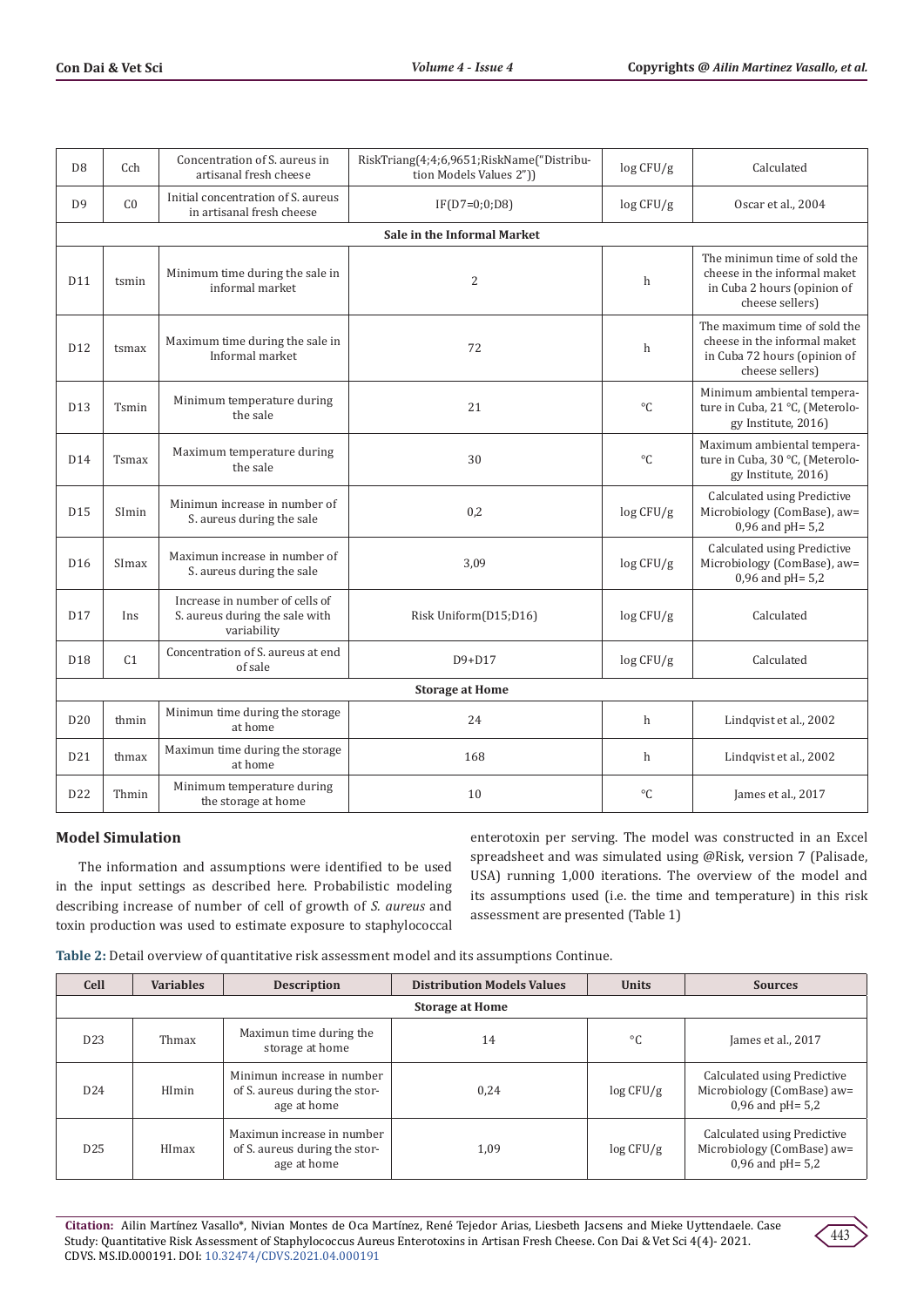| D <sub>26</sub>                 | Inh            | Increase in number of cell of<br>S. aureus during the storage<br>at home with variability | RiskUniform(0,24;1,09)                       | log CFU/g  | Calculated           |
|---------------------------------|----------------|-------------------------------------------------------------------------------------------|----------------------------------------------|------------|----------------------|
| D27                             | C <sub>2</sub> | Concentration of S. aureus at<br>end of storage at home                                   | $D18+D26$                                    | log CFU/g  | Calculated           |
| Dose-Response after Consumption |                |                                                                                           |                                              |            |                      |
| D <sub>28</sub>                 | Tox            | Dose of enterotoxins at the<br>time of consumption                                        | $10^{\circ}$<br>D7*(0,9300751*(D27-6,662092) | ng/g       | Kim et al., 2009     |
| D <sub>29</sub>                 | Nc             | Number of S. aureus at the<br>time of consumption                                         | $10^{\circ}$ D <sub>27</sub>                 | CFU/g      | Calculated           |
| D <sub>31</sub>                 | SS             | Serving size                                                                              | RiskPert(50;100;150)                         | g          | NIHEM, 2016          |
| D <sub>32</sub>                 | E              | Exposure per serving                                                                      | D <sub>28</sub> *D <sub>31</sub>             | ng/serving | Calculated           |
| D <sub>33</sub>                 | <b>DR</b>      | Dose Response                                                                             | RiskUniform(20;100)                          | ng         | Soejima et al., 2007 |
| D34                             | R serv         | Risk on illness per serving                                                               | D32/D33                                      |            | Calculated           |

# **Results and Discussion**

Figure 2 shows the frequency distribution of enterotoxins of *Staphylococcus aureus* on artisan fresh cheese at the time of consumption. According to this risk assessment study, the simulation results showed that in 51.7 % the population would be exposed to a dose of 20 ng/serving or higher, with a mean value of 44.2 ng/serving and between 0 to 1.0 µg/serving. According to the Figure 2, below the P48% percentile, the population has no exposure to the minimum dose (20 ng/serving) of *S. aureus* enterotoxin by consumption of artisan fresh cheese. But, the rest of the population that is above the P48% percentile that is 52% are exposed to risky dose of *S. aureus* enterotoxins. The probability of risk of illness from an exposure to S. aureus enterotoxin resulted in approximately 52 000 illnesses out of 100 000 consumers arising from the consumption of artisan fresh cheese.

In this study, the risk of illness for consumption of enterotoxins of *S. aureus* will be greater than 1 (Figure 3). The model predicted that 46.9% of people will be at risk to the dose 20 ng, which is the

minimal dose to cause illness. From the distribution of the risk, 5 % of people who not are at risk can be explained for their immunity system [29]. The risk of exposure to SE depends directly on the dose that is considered toxic, which is determined from clinical, epidemiological studies and may vary among population and age groups [10]. Nunez and Caldas (2017) [27], found the maximum probability of illness per person per day in the order of 10-4 and the exposure doses estimated by the models were probably affected by the initial concentration of S. aureus. The study of these authors indicated that the consumption of fresh cheese Minas by the Brazilian population is most likely safe. The results of risk characterization for S. aureus in natural and processed cheese obtained [30] in Korea showed that the mean values for the probability of illness per person per day were higher in processed cheese (7.97×10-6) than in natural cheese (2.32×10-6). The results indicate that the risk of S. aureus-related foodborne illness due to cheese consumption can be considered low under those conditions in Korea.



**Figure 3:** Frequency distribution of risk illness from enterotoxins of *S. aureus* on artisanal fresh cheese at the time of consumption (Values in X axis are in ng of enterotoxin per serving )**.**

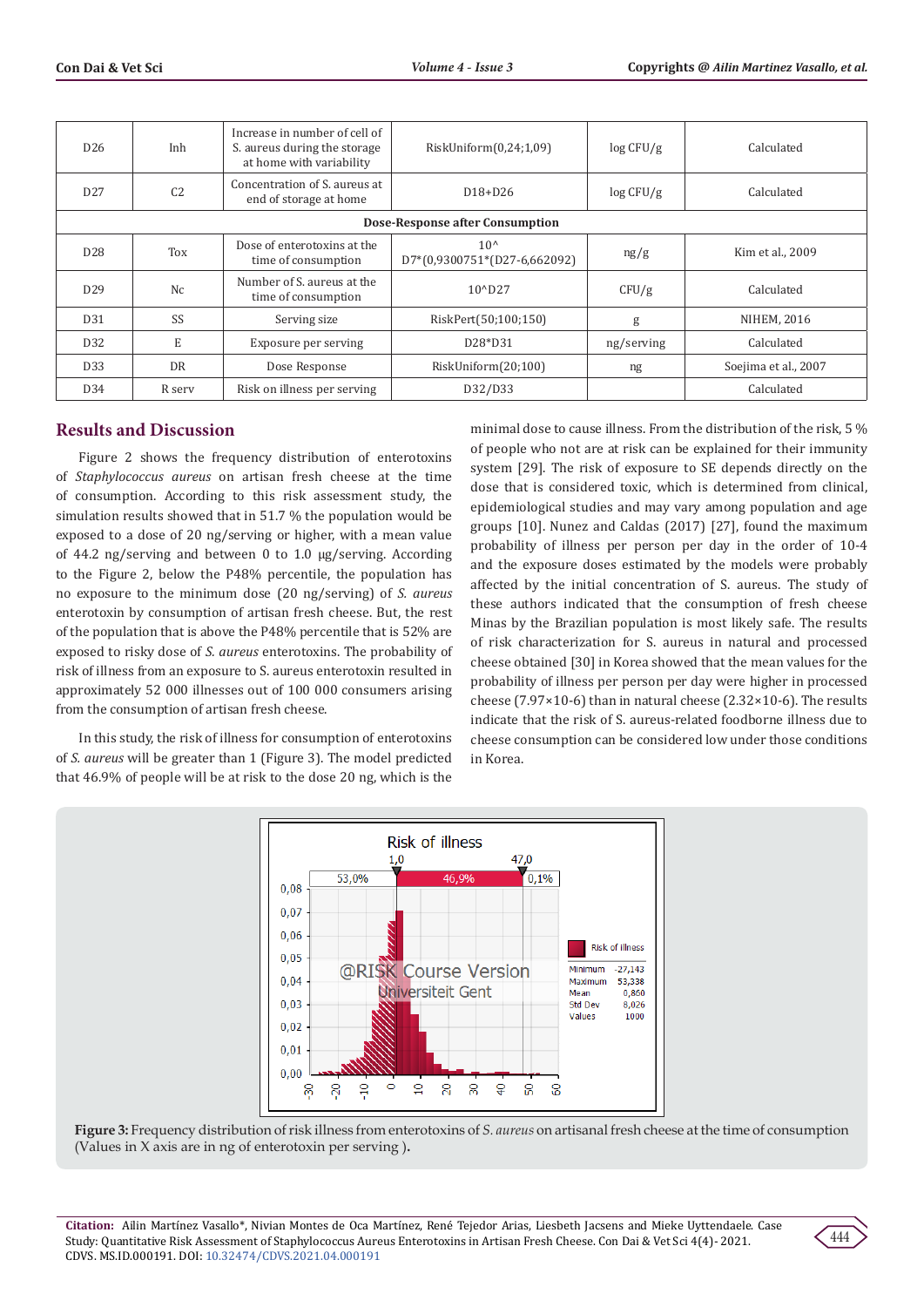For unripened raw milk cheese production [21] used predictive modeling and survey data in combination with probabilistic modeling to simulate the levels of *S. aureus* at the time of consumption. These authors found that the initial *S. aureus* population, pH, and storage time were the main risk factors. For on farm production of pasteurized drinking milk in the UK, [31] developed a probabilistic model for the representation of the risks that arise from the presence of SEs of S. aureus, during the entire production chain. The Bayesian model developed by these authors allowed the identification of the main hazard sources and introduced the concept of bio traceability. The results indicated pre-emptive action should be taken in the milk production process to increase its efficiency and safety [31].

Heidinger et al., [32] considered a staphylococcal enterotoxin A toxic dose of 94 ng, based on a large outbreak of staphylococcal food poisoning involving chocolate milk that occurred in the United States of America. These authors, using the ComBase and PMP models and @Risk, found that this dose may be exceeded at the 99.99 percentile after the consumption of raw milk by the American population, and concluded that raw milk servings do not represent a significant risk from SEA intoxication. One of the major components of risk assessment is the exposure assessment; the use of predictive models is an essential tool for estimating the spatiotemporal changes of *S. aureus* population in the food chain, the attainment of toxin producing levels in target foods, and the amounts of toxins present in foods at the time of consumption [33]. The predictive models such as Com Base are capable of simulating dynamics of *S. aureus* strains to temperature (7.5-30.0°C), pH (4.4- 7.0), and aw (0.907-1) in broth [34]. But, the Com Base models have limitations; do not consider the competitive microbiota and the level of lactic acid in bacterial growth) [27,35] refers with the Com Base program the growth rates were overestimated, which is nevertheless acceptable for conservative risk models.

During the QMRA of *S. aureus* enterotoxins in artisan fresh cheese, the contamination level of *S. aureus* has increased along the production chain. These could be due to growth, cross contamination from handlers or utensils. This result indicates the importance of Good Manufacturing Practices according to the Cuban reality and the ability to meet the raised measures, always ensuring the safety of milk. An approach to the implementation of Good Dairy Practices in the country is the Integral Program for the Improvement of Production and Milk Quality (PROCAL) [36- 37]. In this sense the producers of fresh artisan cheese need to receive basic food hygiene knowledge, technical skills on behavior of microbial growth and how to minimize and control it costeffectively. Trainings on document and record keeping can help to ensure continuous improvement.

### **Conclusion**

This risk assessment shows that the risk of getting sick is around 46.9 % of Cuban consumers at home for artisan fresh cheese. This result confirms the importance of implementing the Good Manufacturing Practices along the production chain to ensure the safety of artisan fresh cheese.

#### **References**

- 1. Shahbandeh M (2020) Global cheese production 2015-2020. Annual cheese production worldwide from 2015 to 2020.
- 2. ACS (2009) American Cheese Society Definition of terms.
- 3. Castañeda GM, Soto M, Chaidez C (2017) Detecting sources of *Staphylococcus aureus* in one small-scale cheese plant in northwestern Mexico. Journal of Food Safety 37: 1-8.
- 4. Martinez A, Ribot A, Riverón Y, Remón D, Martínez Y, et al (2019) *Staphylococcus aureus* in the production chain of artisan fresh cheese. Journal of Animal Health 41(1).
- 5. [Kousta M, Mataragas M, Skandamis P, Drosinos EH \(2010\) Prevalence](https://www.sciencedirect.com/science/article/abs/pii/S0956713509003235) [and sources of cheese contamination with pathogens at farm and](https://www.sciencedirect.com/science/article/abs/pii/S0956713509003235) [processing levels. Food Control 21\(6\): 805-815.](https://www.sciencedirect.com/science/article/abs/pii/S0956713509003235)
- 6. Fetsch A, Johler S (2018) *[Staphylococcus aureus](https://link.springer.com/article/10.1007/s40588-018-0094-x)* as a foodborne pathogen. [Curr Clin Microbiol 5: 88-96.](https://link.springer.com/article/10.1007/s40588-018-0094-x)
- 7. [Hennekinne J A, De Buyser M L & Dragacci S \(2012\)](https://pubmed.ncbi.nlm.nih.gov/22091892/) *Staphylococcus aureus* [and its food poisoning toxins: characterization and outbreak](https://pubmed.ncbi.nlm.nih.gov/22091892/) [investigation. FEMS Microbiol Rev 36\(4\): 815-836.](https://pubmed.ncbi.nlm.nih.gov/22091892/)
- 8. [Fisher E L, Otto M & Cheung G Y C \(2018\) Basis of virulence in](https://pubmed.ncbi.nlm.nih.gov/29662470/) [enterotoxin-mediated staphylococcal food poisoning. Front Microbiol 9:](https://pubmed.ncbi.nlm.nih.gov/29662470/) [436.](https://pubmed.ncbi.nlm.nih.gov/29662470/)
- 9. Kadariya J, SmithT C, & Thapaliya D (2014) Staphylococcus aureus and staphylococcal food-borne disease: an ongoing challenge in public health. BioMed Research International 2014: 1-9.
- 10. [Larkin EA, Carman RJ, Krakauer T, Stiles BG \(2009\)](https://pubmed.ncbi.nlm.nih.gov/19747126/) *Staphylococcus aureus*[: The toxic presence of a pathogen extraordinaire. Current](https://pubmed.ncbi.nlm.nih.gov/19747126/) [Medicinal Chemistry 16\(30\): 4003-4019.](https://pubmed.ncbi.nlm.nih.gov/19747126/)
- 11. [Le Loir Y, Baron F, Gautier M \(2003\)](https://pubmed.ncbi.nlm.nih.gov/12917803/) *Staphylococcus aureus* and food [poisoning. Genetics and Molecular Research 2\(1\): 63-76.](https://pubmed.ncbi.nlm.nih.gov/12917803/)
- 12. Presscott LM, Harley JP, Klein DA (2012) Text book of Microbiology. Brown Publishers. (5<sup>th</sup> edn), 441-442.
- 13. Toubar SME, Elbialy AA, Zaky MMM, El-Shafey AA (2018) Prevalence of *Staphylococcus aureus* in Raw Milk and Some Dairy Products in Port Said Governorate. American Journal of Zoology 1(2): 40-46.
- 14. [Riva A, Borghi E, Cirasola D, Colmegna S, Borgo F, et al \(2015\) Methicillin](https://pubmed.ncbi.nlm.nih.gov/26038904/)resistant *Staphylococcus aureus* [in raw milk: Prevalence, SCC mec typing,](https://pubmed.ncbi.nlm.nih.gov/26038904/) [enterotoxin characterization and antimicrobial resistance patterns.](https://pubmed.ncbi.nlm.nih.gov/26038904/) [Journal of Food Protection 78\(6\): 1142-1146.](https://pubmed.ncbi.nlm.nih.gov/26038904/)
- 15. [Martínez A, Montes de Oca N, Villoch A \(2016\) Comunicación corta.](http://scielo.sld.cu/scielo.php?script=sci_arttext&pid=S0253-570X2016000100011) [Determinación de indicadores sanitarios en quesos artesanales. Rev](http://scielo.sld.cu/scielo.php?script=sci_arttext&pid=S0253-570X2016000100011) [Salud Anim 38\(1\): 64-66.](http://scielo.sld.cu/scielo.php?script=sci_arttext&pid=S0253-570X2016000100011)
- 16. [Martínez A, Villoch A, Ribot A, Ponce P \(2013\) Evaluación de la calidad](http://scielo.sld.cu/scielo.php?script=sci_arttext&pid=S0253-570X2013000300011) [e inocuidad de quesos frescos artesanales de tres regiones de una](http://scielo.sld.cu/scielo.php?script=sci_arttext&pid=S0253-570X2013000300011) [provincia de Cuba. Rev Salud Anim 35\(3\): 210-213.](http://scielo.sld.cu/scielo.php?script=sci_arttext&pid=S0253-570X2013000300011)
- 17. Martínez A, Montes de Oca N, Armenteros M, Uffo O, Riverón Y, et al. (2020) Identification of bacterial hazards in the production of artisan fresh cheese in Cuba. Journal of Dairy Research 87(2): 263-265.
- 18. [Soejima T, Nagao E, Yano Y, Yamagata H, Kagi H, et al \(2007\) Risk](https://pubmed.ncbi.nlm.nih.gov/17125869/) [evaluation for staphylococcal food poisoning in processed milk produced](https://pubmed.ncbi.nlm.nih.gov/17125869/) [with skim milk powder. Int J Food Microbiol 115\(1\): 29-34.](https://pubmed.ncbi.nlm.nih.gov/17125869/)
- 19. [Buchanan RL, Smith JL, Long W \(2000\) Microbial risk assessment: dose](https://pubmed.ncbi.nlm.nih.gov/10939266/)[response relations and risk characterization. Int J Food Microbiol 58\(3\):](https://pubmed.ncbi.nlm.nih.gov/10939266/) [159-72.](https://pubmed.ncbi.nlm.nih.gov/10939266/)